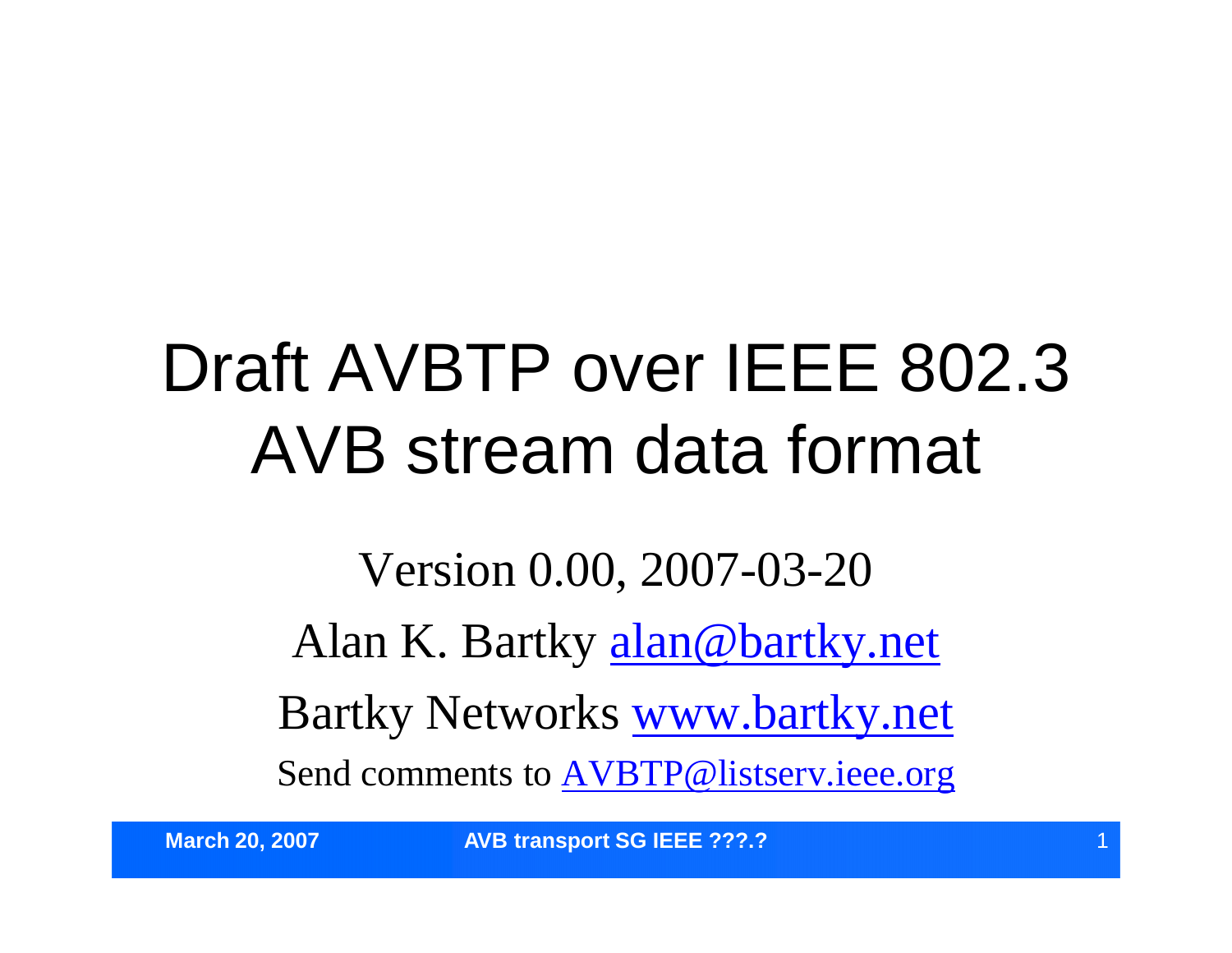#### Draft AVBTP Stream Data packet, SPH(0)

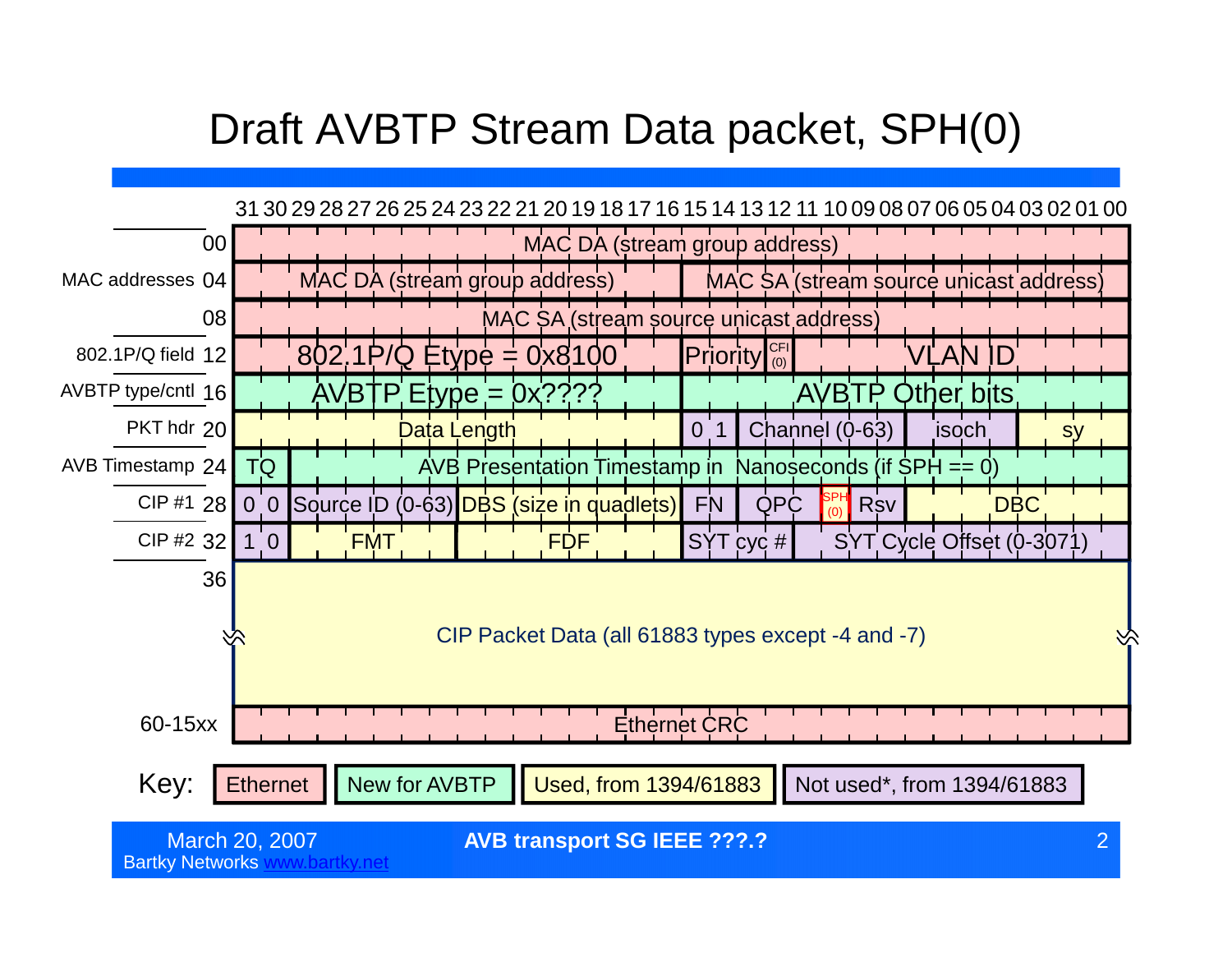#### Draft AVBTP Stream Data packet, SPH(1)

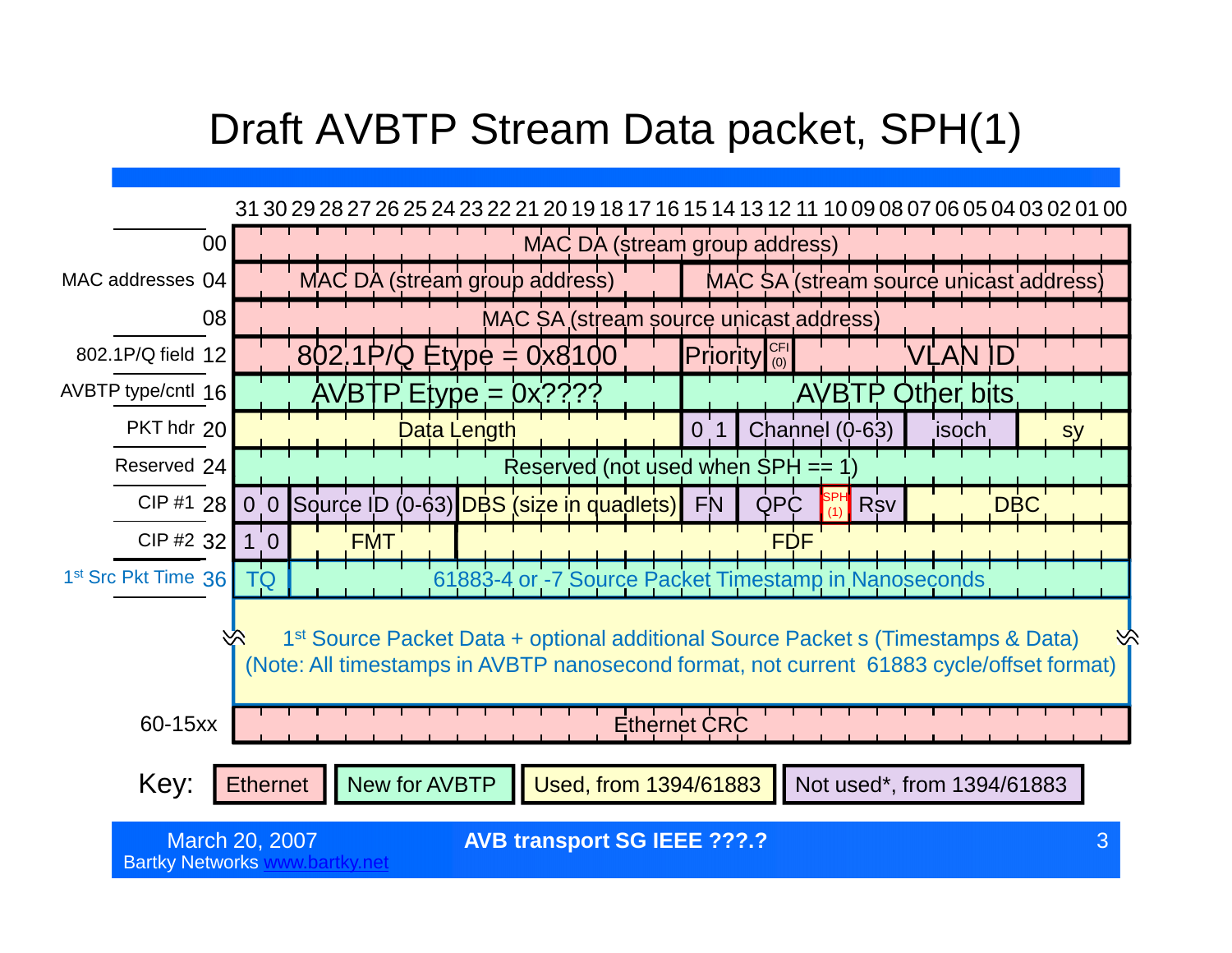- Offset 0: MAC Destination Address (DA)
	- For AVBTP over AVB, MAC Destination Addresses shall always be multicast addresses and shall be unique for the Layer 2 network.
- Offset 6: MAC Source Address (SA)
	- MAC address of the unicast source MAC sending the stream
- Offset 8: 802.1 P/Q Ethertype
	- For AVBTP, the sender shall always send frames with 1st Ethertype field set to 0x8100 for 802.1 P/Q type.
	- For switches hooked up to listener, an AVB switch shall not strip this header
		- i.e. We will make it mandatory that AVB switches never strip VLAN tags for AVBTP streams.

**March 20, 2007 AVB transport SG IEEE ???.?**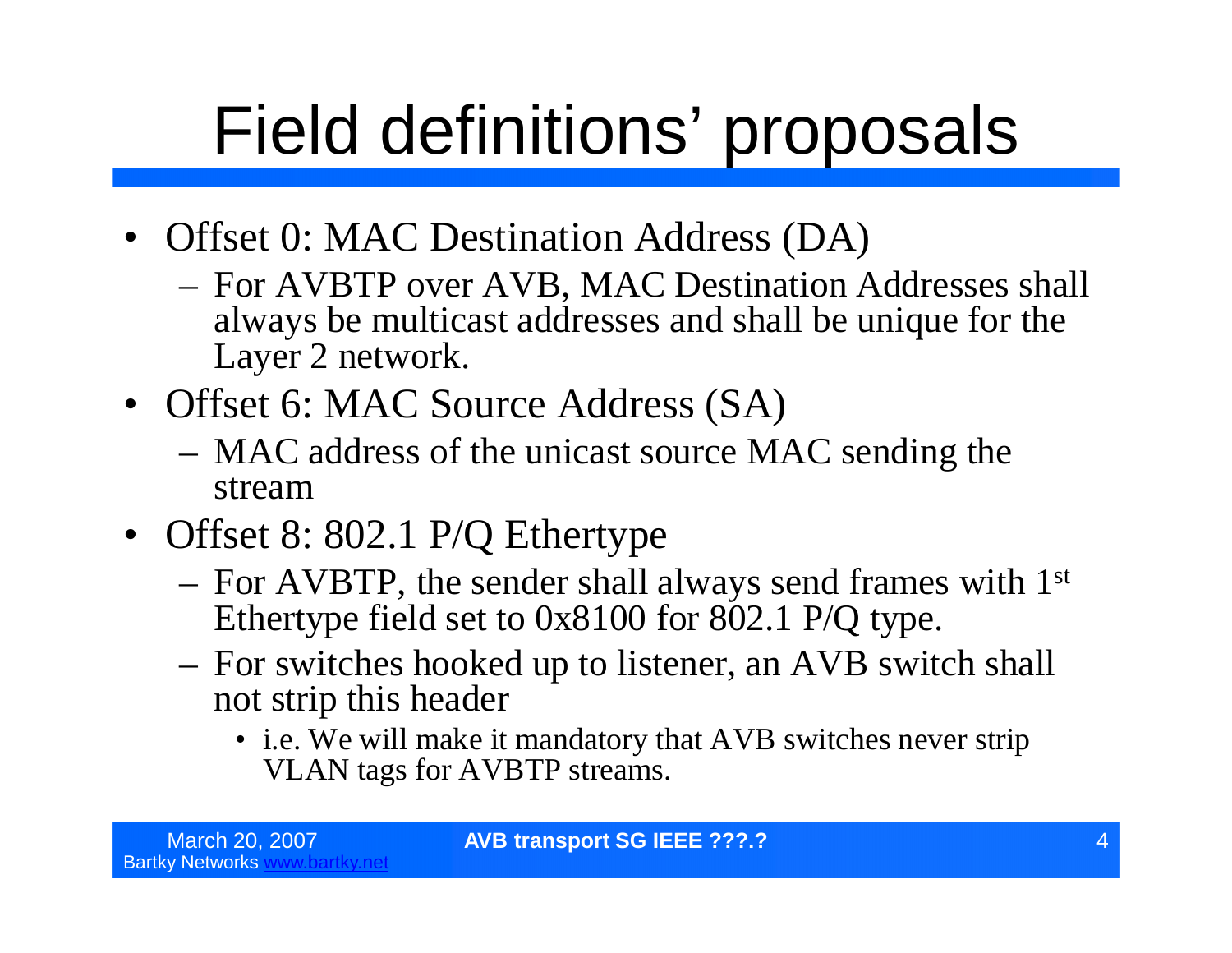- Offset 14: Priority-CFI-VLAN\_ID
	- –Priority, 3 bits:
		- For data streams, AVBTP shall always specify class 5 or class 4 traffic.
	- –Canonical Format Indicator (CFI), 1 bit
		- AVBTP will only support CFI of zero.
	- –VLAN ID, 12 bits:
		- AVBTP stations must support VLAN ID of zero to send or receive.
		- AVBTP stations are recommended to support other VLAN IDs, but it is not required.
		- Receiving AVBTP stations not supporting or configured for a given VLAN shall discard any frames for which it is not a member of the specified VLAN.

March 20, 2007 **AVB transport SG IEEE ???.?** 5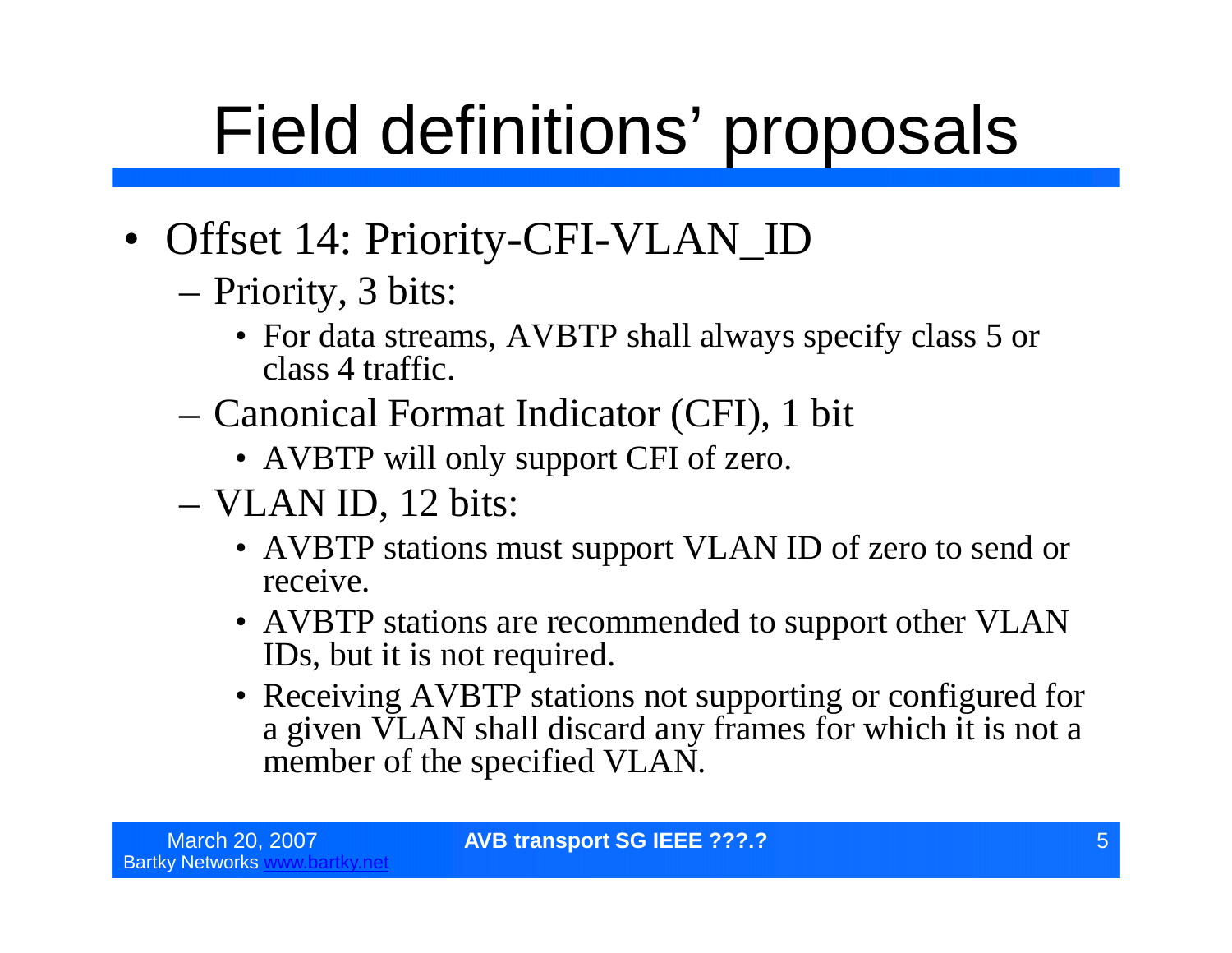- Offset 16: AVBTP Ethertype
	- –AVBTP Shall use a unique Ethertype to identify an AVBTP stream
		- Value of the Ethertype is TBD
- Offset 18, 16 bits: AVBTP reserved / to be defined.
	- –Here are 16 bits for use by AVBTP
		- Editor's note: May want to consider using only 8 bits here and reserving another 8 bits for Application Data. May be useful if we need format differences between IEEE 802 and RTP/UDP/IP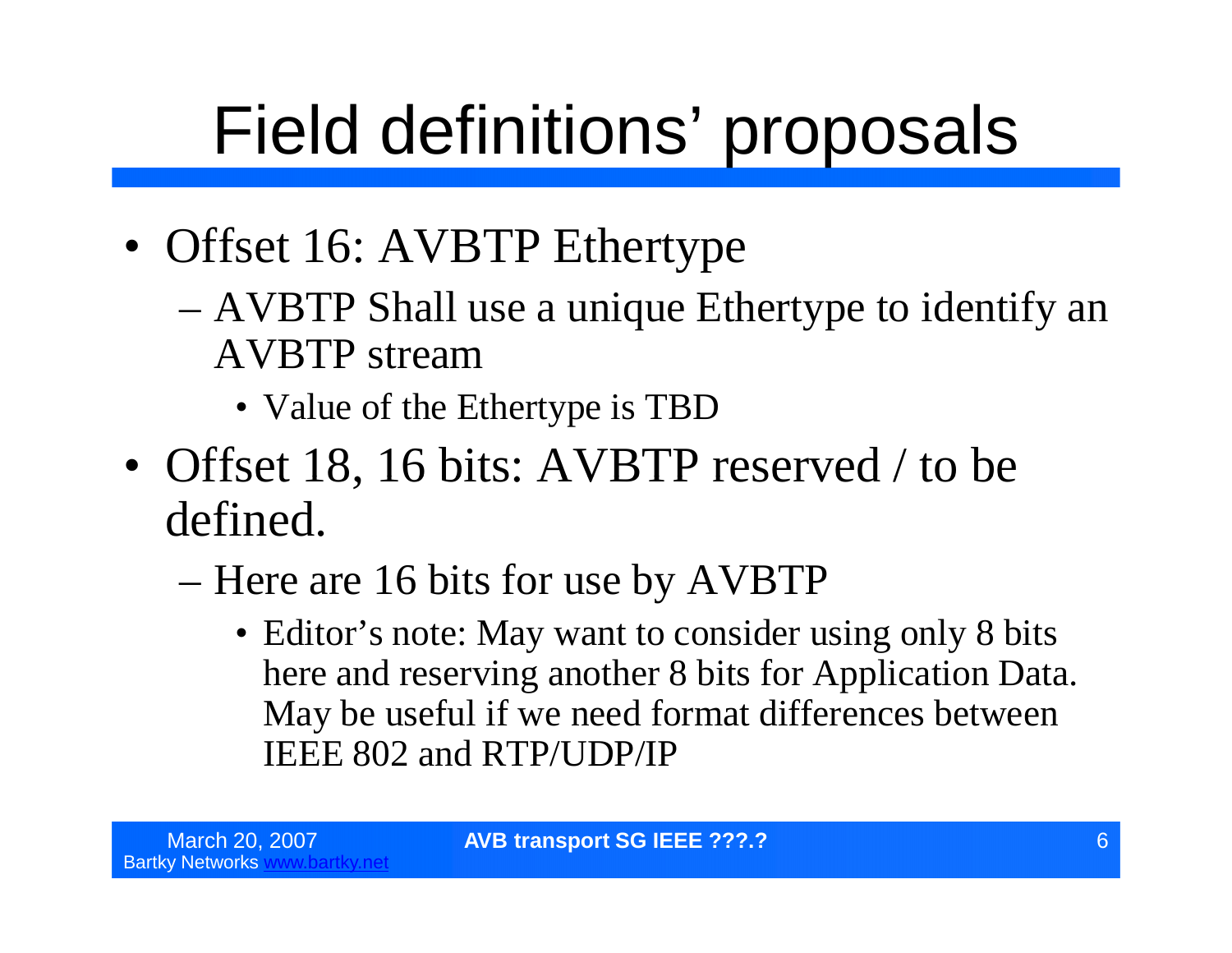- Offset 20: Data Length
	- –This is the exact same definition as used for isochronous packets in 1394. This specifies the length in bytes starting at offset 28 (CIP Header start)
		- Editor's note: 1394 allows a length of zero in this field. I do not believe that would be needed in IEEE 802 or RTP encapsulation, but I could be wrong…
		- If zero is allowed, then an AVBTP station must ignore and discard any Empty data packets.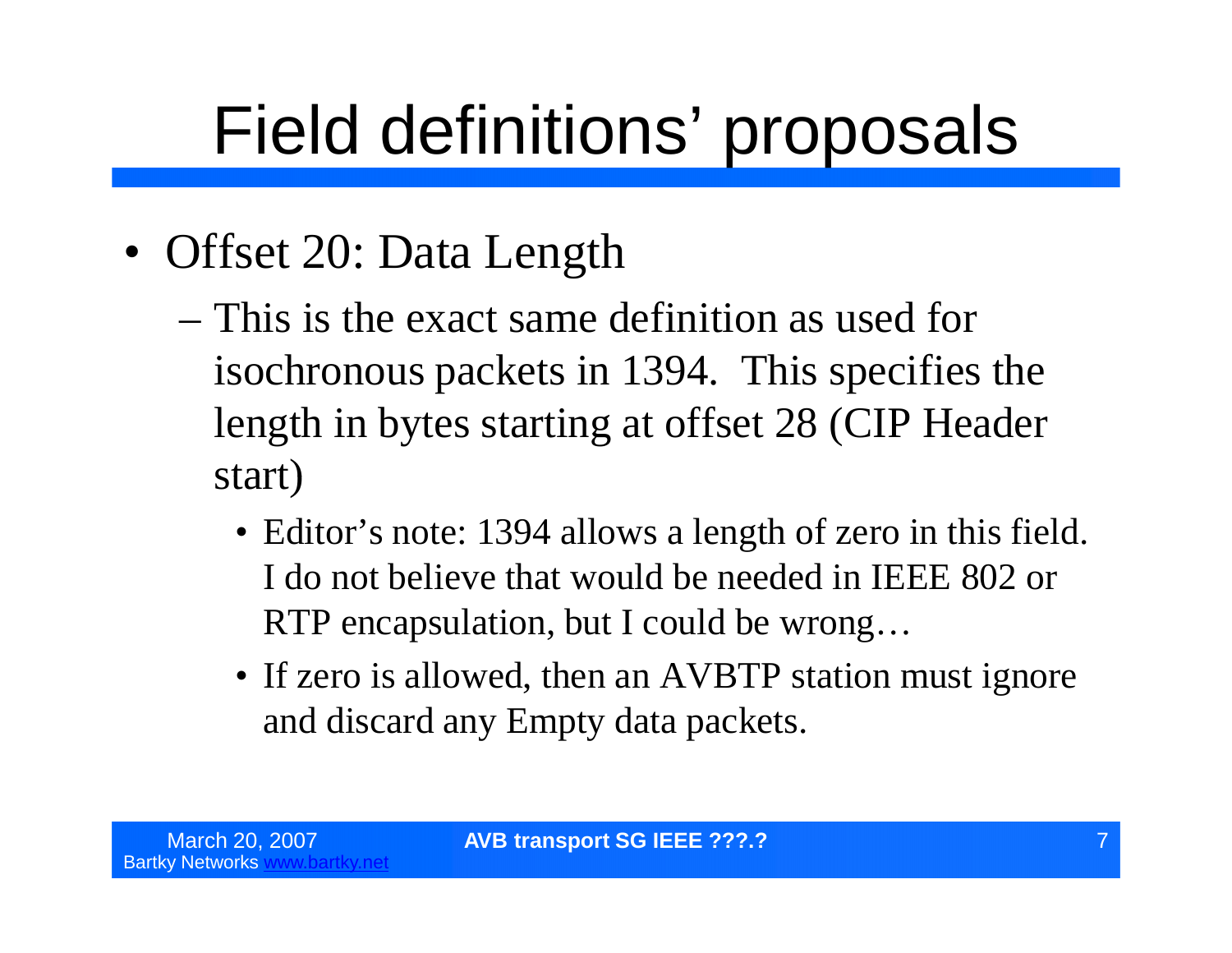- Offset 22: Other fields from 1394 isochronous packet
	- CIP header present field, 2 bits:
		- Set to 01 binary, indicates CIP header is present
		- For AVBTP stations, this field shall always be set to 01
	- Stream Channel, 6 bits:
		- For 1394 to AVB interworking, this field shall contain channel ID from 1394 isochronous packet from the source 1394 bus.
		- TBD if it has any use in AVBTP end stations
	- Tcode, 4 bits: Isochronous Packet type
		- Shall be fixed value of 0101 binary (same as 1394)
		- Editor's note: I'm assuming for an interworking function, we should only "interwork"isochronous streams as 1394 asynchronous data should probably be out of scope for us (e.g. IP over 1394 to IP over Ethernet would be a typical 1394 asynchronous conversion)
	- Sy field, 4 bits:
		- Reserved for use by DTCP (same as 1394)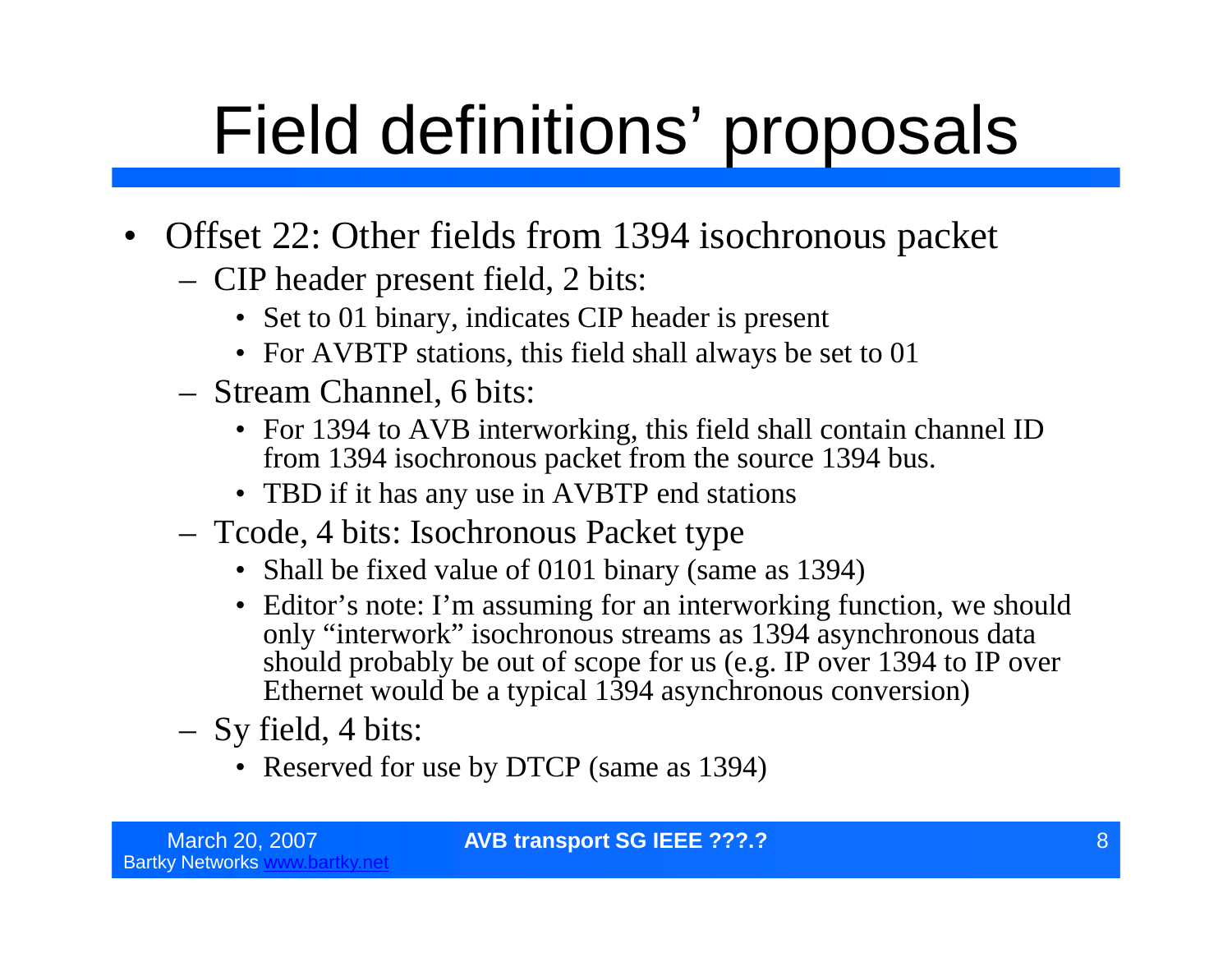- Offset 24: AVBTP Presentation timestamp for packets with Source Packet Header (SPH) Filed of zero.
	- Time-field Qualifier (TQ) field, 2 bits
		- 00 binary: Timestamp is valid presentation time in Nanoseconds
			- Editor's note: AVBTP will not use cycle time / offset as does the 61883 over 1394 does.
			- This will make AVBTP different, but compliant with the new way we are doing timing in 802.1AS
		- 11 binary: Timestamp field contains no data
			- If set to 11 binary, then the Timestamp field shall also be set to all ones
				- » Editor's note: This is to mimic the behavior of 61883 timestamps.
		- 01 and 10 binary are reserved for possible future use.
	- Presentation time: 30 bits
		- Global time subset from 802.1AS time
			- TBD if Max value of 999,999,999 (i.e. using sub seconds from 802.1AS TimeStamp) or 0x3F-FF-FF-FF (i.e. using subset from 802.1AS TimeInterval (or other ??))
				- $\gg$  HW folks tend to prefer modulo 2<sup>N</sup> pure binary counters.
				- » Seconds and sub seconds probably best for human understanding, protocol traces from sniffers, etc.
				- $\rightarrow$  1394 uses seconds (0-127), cycles (0-7999) and cycle offset (0-3071)
			- 30 bits allows us for at least one second resolution
				- » Editor's note: This actually may be two much. If we want the same restriction as currently used in 1394 for non MPEG traffic, then we should limit this field to 18 bits which would give us approximately 2 milliseconds max value which is the max for those types of streams in 61883.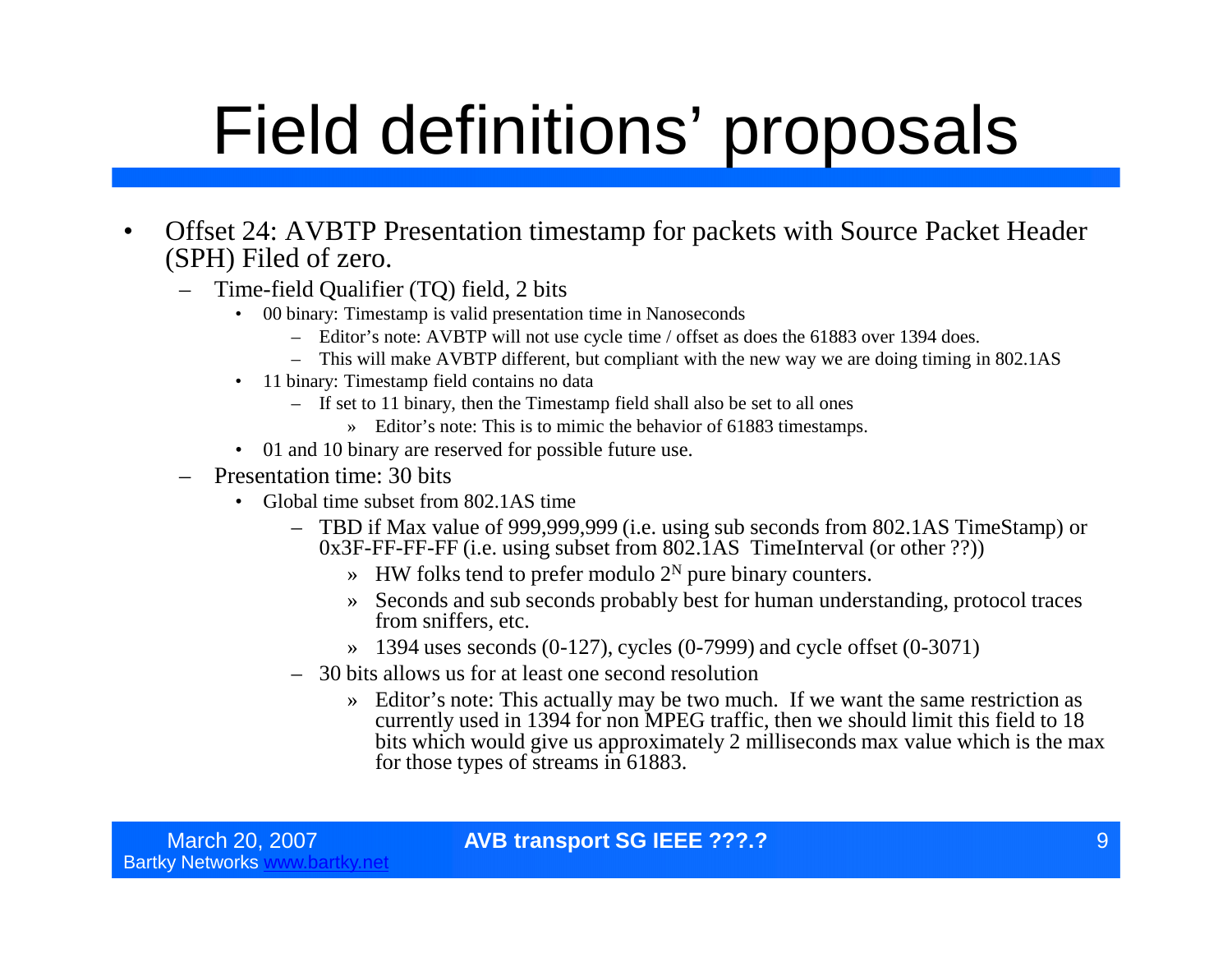- Offset 28: CIP header qualdet #1, 1<sup>st</sup> 2 octets
	- CIP header 1st quadlet indicator, 2 bits
		- Fixed at 00 binary
	- CIP header source ID, 6 bits
		- Source ID of stream talker
			- TBD if useful in AVBTP end stations or 1394 to AVB interworking units.
				- » Editor's note: Useful for debugging if nothing else, and in general the more we can keep fields "as is" for CIP headers in AVBTP, including ones not used for IEEE 802 or RTP, the more likely we are to succeed IMHO.
	- Data Block Size (DBS), 8 bits
		- Same definition as currently in 61883, size of Data Blocks in Quadlets
			- $-$  0: 256 quadlets
			- 1-255: 1-255 quadlets
			- Editor's note: Would like to change DBS values for -4 and -7 to size of source packet as I don't want to support FN field. This would give us better use/resolution of the DBC field.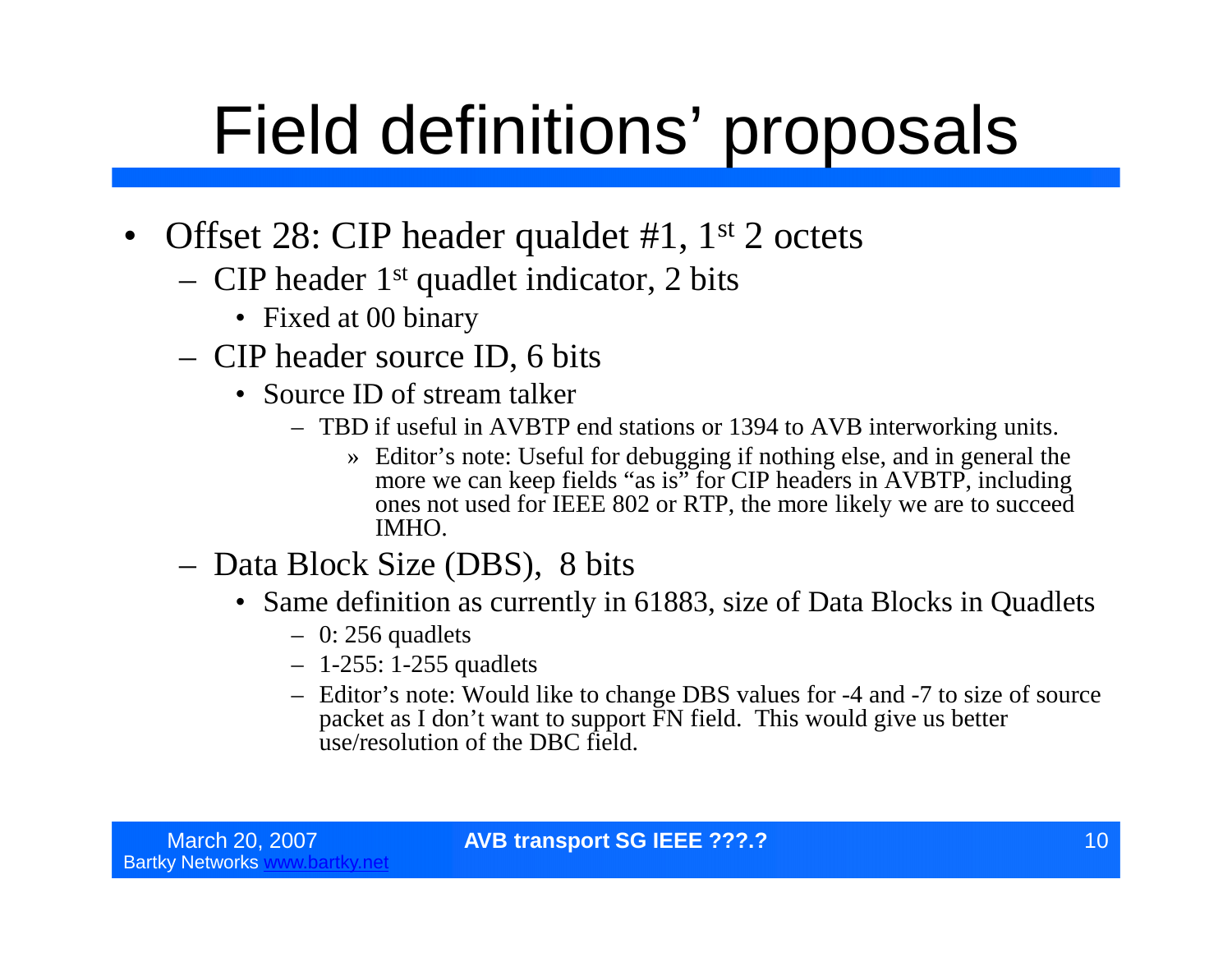#### • Offset 30: CIP header qualdet #1, 3<sup>rd</sup> octet

- Fraction Number (FN), 2 bits
	- Same use as 61883, although it is only used today to fragment -4 and-7 source packets for low bandwidth streams.
	- Editor's note: As discussed at Orlando, I and others believe we should drop support of stream fragmentation in IEEE 802 and RTP of MPEG type source packets.
		- If necessary for 1394 to Ethernet interworking, then this should be done at the interworking function and only on the 1394 side.
		- My recommendation for AVBTP is to only support  $FN = 0$  (no fragments)
- Quadlet Padding Count (QPC), 3 bits
	- For all types of 61883 as defined today, this field is always zero.
		- Editor's note: For AVBTP, we may just want to specify it as such, or at least say that the value is zero and it is reserved for future use.
- Source Packet Header (SPH) indicator, 1 bit
	- If one
		- Then AVBTP packet contains 61883-4 or 61883-7 (or future) source packets.
		- AVBTP timestamp at offset 24 shall be ignored and instead, timestamps with the source packet(s) shall be used instead.
	- If zero
		- Then AVBTP packet does not contain source packets (contains Data Blocks)
		- AVBTP timestamp at offset 24 shall be parsed and processed (as specified above).
- Reserved (Rsv), 2 bits
	- Reserved (not used by 61883), set to zero
	- Editor's note: From what I can tell, there are no specified protocols I've seen currently or in previous research that use or plan to use this field. Does anyone working closer to the 1394 community know of any planned use for these bits?? This is only a 2 bit field, so IMHO we probably should leave this field alone.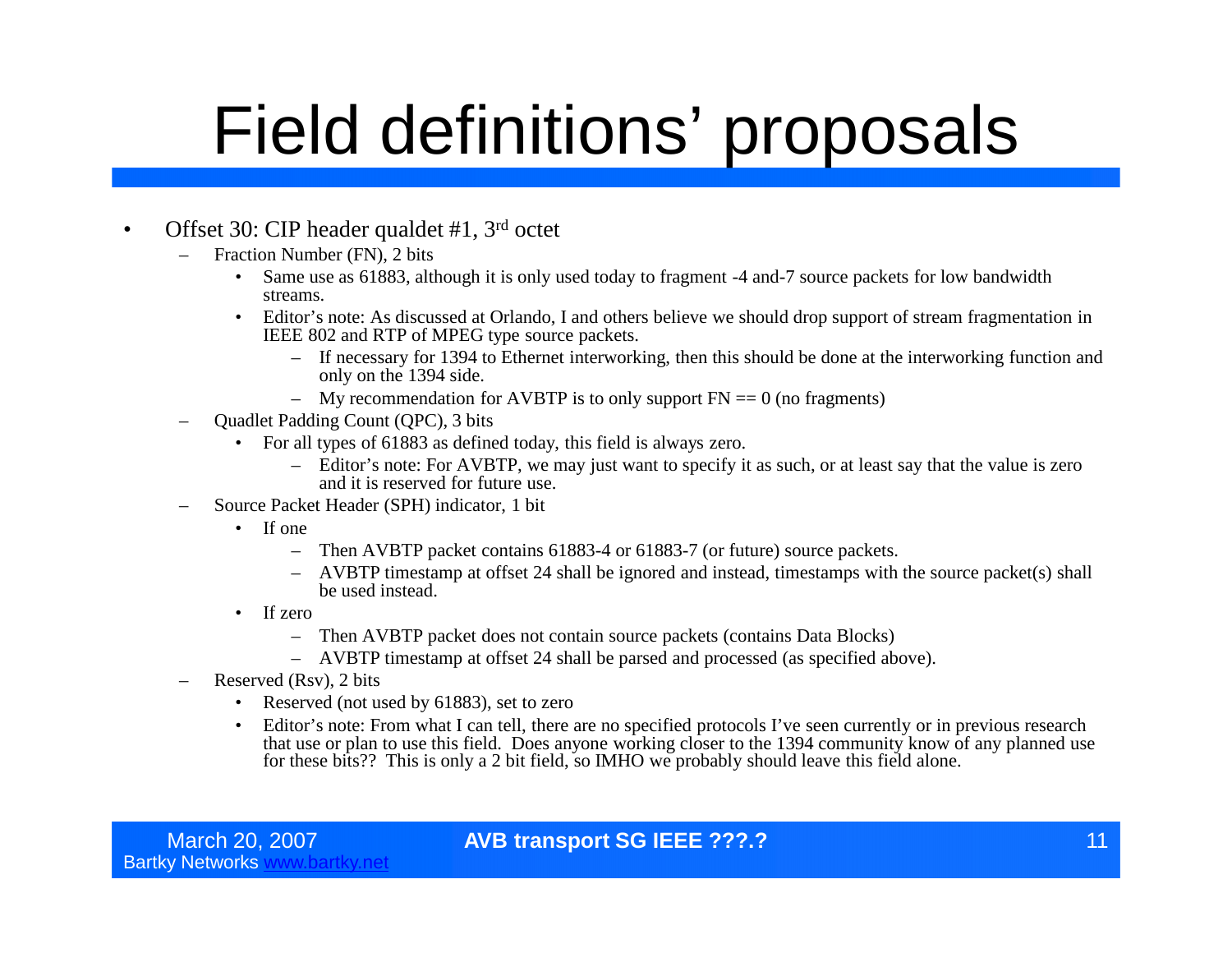- Offset 31: CIP header quadlet #1, 4<sup>th</sup> octet
	- –Data Block Count, 8 bits
		- Sequence number of 1<sup>st</sup> Data Block in the packet
		- Same meaning as in 61883 over 1394
			- Editor's note: The one change I'd like to see for AVBTP is as I've said before eliminate Fragmentation at the AVBTP layer. This would mean that MPEG Data Block Sizes are set equal to the Source Packet size and that Data Block Count now will also count packets instead of fragments.
				- » This has the added side benefit of allowing higher bandwidth MPEG streams and still keeping an 8 bit sequence field useful (i.e. 61883 as defined for -4 and -7 has fixed data block sizes and in cases where you have full MPEG packets in an isochronous packets, the lower 3 bits of the DBC field basically become unused leaving only 5 bits for sequence number which wraps very fast).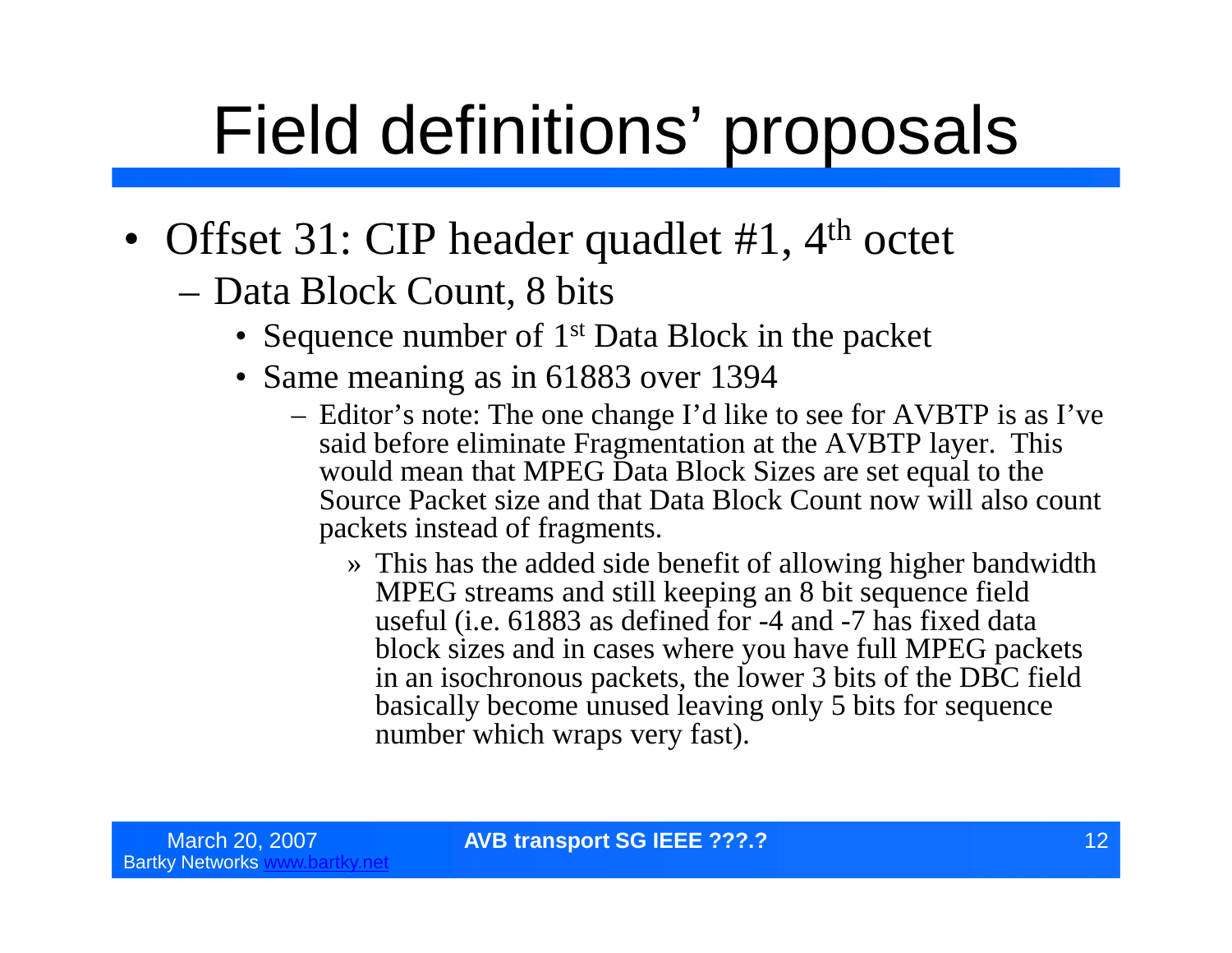- Offset 32: CIP header quadlet #2
	- CIP header  $2<sup>nd</sup>$  quadlet indicator, 2 bits
		- Fixed at 10 binary
	- Stream Format, 6 bits
		- Same values as currently defined for 61883
	- Format Dependent Field (FDF), 8 bits if SPH=0, 24 bits if SPH=1
		- Same values as currently defined for 61883
	- SYT field (1394 cycle time based presentation time)
		- Not mandatory for use by AVBTP end stations
		- Can be used by 1394 to AVB interworking units
			- Should specify 1394 type presentation time as set by originating 1394 attached talker/source in AVB cloud
				- » Adjusted if necessary on AVB to 1394 translation.
		- Could be used to help transition existing 1394/61883 SW and HW to AVBTP
			- On Egress, existing 61883 application could optionally specify 1394 time format and egress AVBTP layer could translate that to 802.1AS time
			- On Ingress, AVBTP layer could optionally translate 802.1AS time from offset 24 to 1394 type cycle and cycle offset and insert it into the packet prior to sending to application.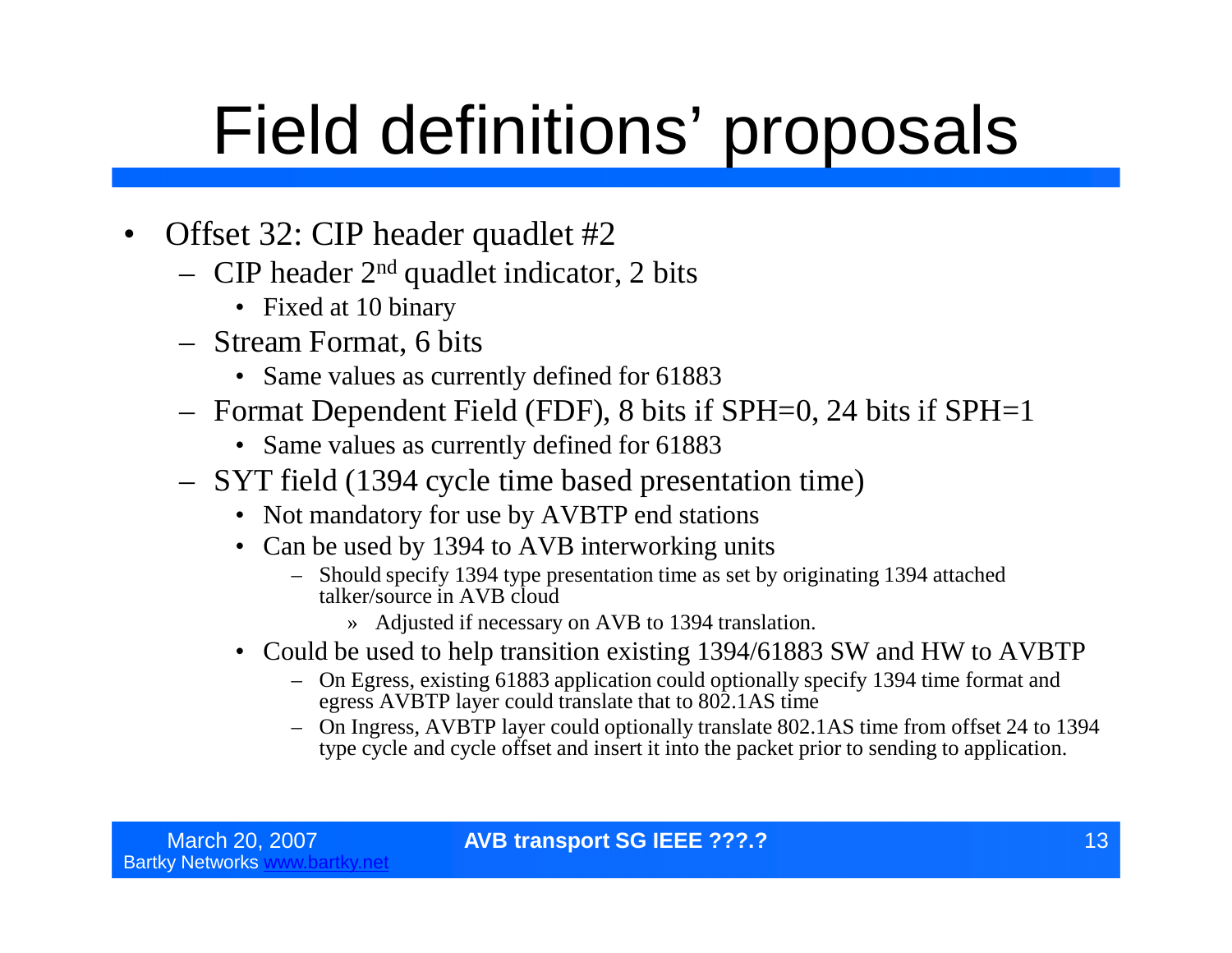- Offset 32: CIP header quadlet #2
	- $-$  CIP header  $2<sup>nd</sup>$  quadlet indicator, 2 bits
		- Fixed at 10 binary
	- Stream Format, 6 bits
		- Same values as currently defined for 61883
	- Format Dependent Field (FDF), 8 bits if SPH=0, 24 bits if SPH=1
		- Same values as currently defined for 61883
	- SYT field (1394 cycle time based presentation time), 12 bits after 8 bit FDF if  $SPH=0$ 
		- Not mandatory for use by AVBTP end stations
		- Can be used by 1394 to AVB interworking units
			- Should specify 1394 type presentation time as set by originating 1394 attached talker/source in AVB cloud
				- » Adjusted if necessary on AVB to 1394 translation.
		- Could be used to help transition existing 1394/61883 SW and HW to AVBTP
			- On Egress, existing 61883 application could optionally specify 1394 time format and egress AVBTP layer could translate that to 802.1AS time and put into the timestamp at offset 24.
			- On Ingress, AVBTP layer could optionally translate 802.1AS time from offset 24 to 1394 type cycle and cycle offset and insert it into the packet prior to sending to application.